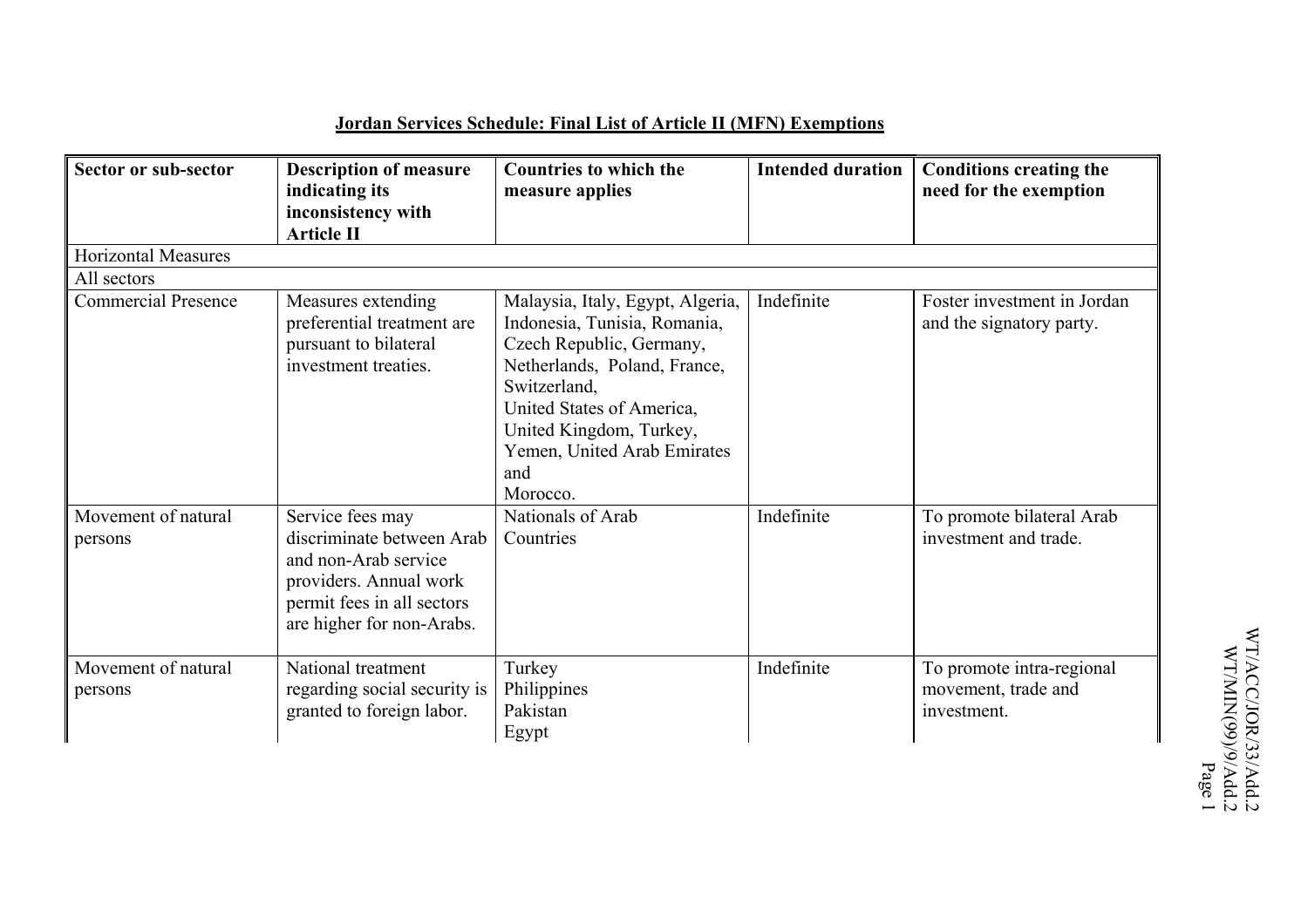| Sector or sub-sector | <b>Description of measure</b><br>indicating its<br>inconsistency with<br><b>Article II</b>                          | <b>Countries to which the</b><br>measure applies | <b>Intended duration</b> | <b>Conditions creating the</b><br>need for the exemption |
|----------------------|---------------------------------------------------------------------------------------------------------------------|--------------------------------------------------|--------------------------|----------------------------------------------------------|
| Land use             | All purchasing of land by<br>non-Arab natural or<br>juridical persons is subject<br>to a reciprocity<br>requirement | All but nationals of Arab<br>countries.          | Indefinite               | Foreign policy and security<br>considerations.           |

| <b>Specific Sectors</b> |                             |     |            |                             |
|-------------------------|-----------------------------|-----|------------|-----------------------------|
| Auditors and            | Temporary access for non-   | All | Indefinite | Need to ensure equal access |
| pharmacists             | Jordanians is allowed to    |     |            | to foreign markets for      |
|                         | duly qualified auditors and |     |            | Jordanian auditors and      |
|                         | pharmacists whose           |     |            | pharmacists.                |
|                         | countries grant reciprocal  |     |            |                             |
|                         | treatment to Jordanians.    |     |            |                             |
| Geologists / geological | Temporary access for non-   | All | Indefinite | Need to ensure equal access |
| engineers               | Jordanian geologists /      |     |            | to foreign markets for      |
|                         | geological engineers may    |     |            | Jordanian geologists        |
|                         | be allowed by Cabinet       |     |            | /geological engineers.      |
|                         | permission, and only if     |     |            | - Security considerations   |
|                         | Jordanians are granted      |     |            |                             |
|                         | reciprocal treatment.       |     |            |                             |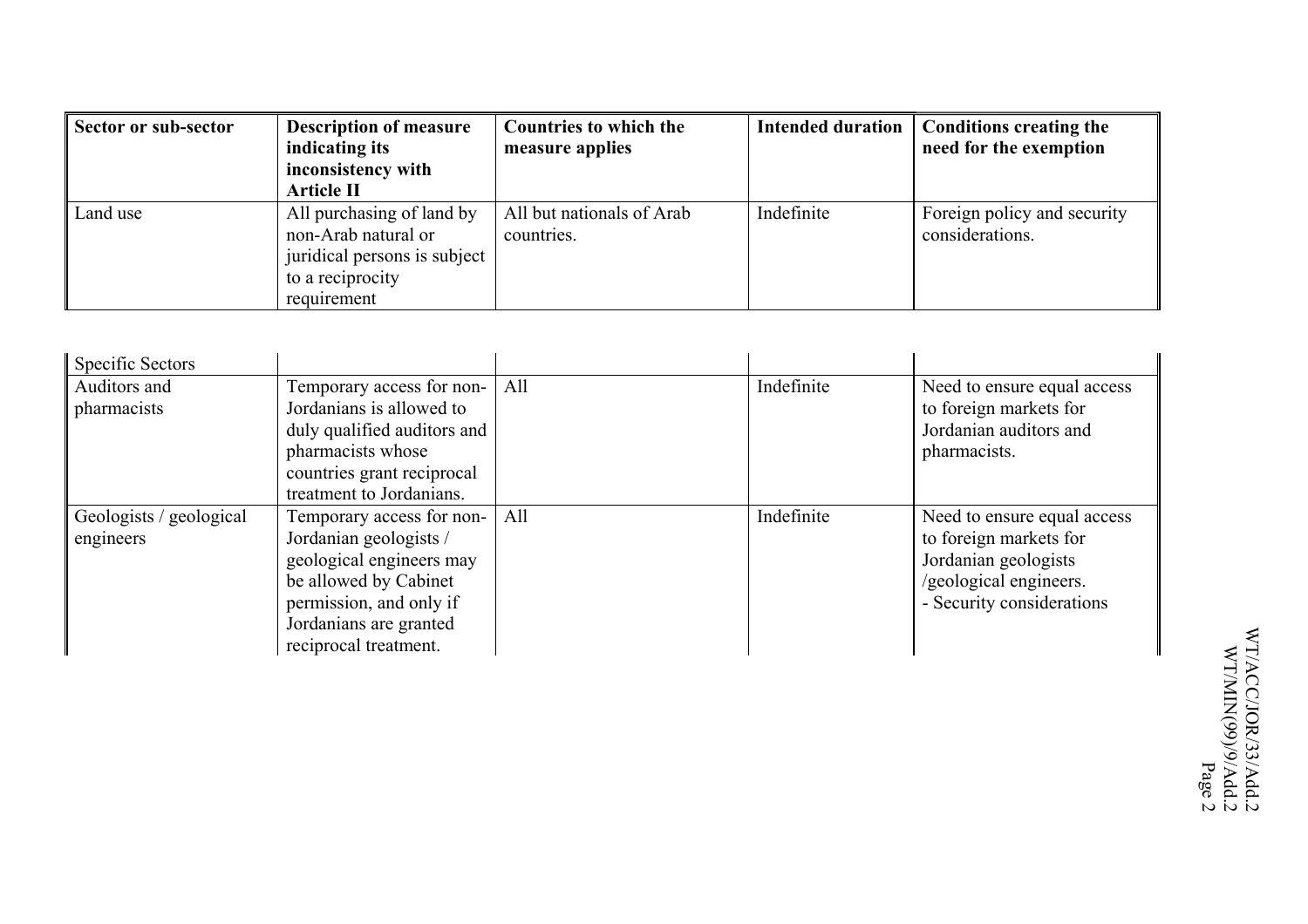| Sector or sub-sector    | <b>Description of measure</b>                       | <b>Countries to which the</b> | <b>Intended duration</b> | <b>Conditions creating the</b>              |
|-------------------------|-----------------------------------------------------|-------------------------------|--------------------------|---------------------------------------------|
|                         | indicating its                                      | measure applies               |                          | need for the exemption                      |
|                         | inconsistency with                                  |                               |                          |                                             |
|                         | <b>Article II</b>                                   |                               |                          |                                             |
| <b>Medical Labs</b>     | Licenses may be issued to<br>non-Jordanians for the | All                           | Indefinite               | Need to ensure equal access                 |
|                         | practice of medical testing                         |                               |                          | to foreign markets for<br>Jordanian medical |
|                         | and laboratory                                      |                               |                          | laboratories.                               |
|                         | administration only if                              |                               |                          |                                             |
|                         | Jordanian nationals are                             |                               |                          |                                             |
|                         | granted reciprocal                                  |                               |                          |                                             |
|                         | treatment. Exception to                             |                               |                          |                                             |
|                         | the reciprocity                                     |                               |                          |                                             |
|                         | requirement may be                                  |                               |                          |                                             |
|                         | granted to foreign                                  |                               |                          |                                             |
|                         | directors of private                                |                               |                          |                                             |
|                         | hospital labs.                                      |                               |                          |                                             |
| Audio-visual services   |                                                     |                               |                          |                                             |
|                         |                                                     |                               |                          |                                             |
| - Production and        | Measures based upon                                 | All countries with whom       | Indefinite               | The aim of such agreements is               |
| distribution of         | government-to-                                      | cultural cooperation may be   |                          | to promote cultural links                   |
| cinematographic works   | government framework                                | desirable.                    |                          | between the countries                       |
| and television programs | agreements on co-                                   |                               |                          | concerned.                                  |
|                         | production of audio-visual<br>works, which confer   |                               |                          |                                             |
|                         | national treatment to                               |                               |                          |                                             |
|                         | audio-visual works                                  |                               |                          |                                             |
|                         | covered by these                                    |                               |                          |                                             |
|                         | agreements, in particular                           |                               |                          |                                             |
|                         | in relation to distribution                         |                               |                          |                                             |
|                         | and access to funding.                              |                               |                          |                                             |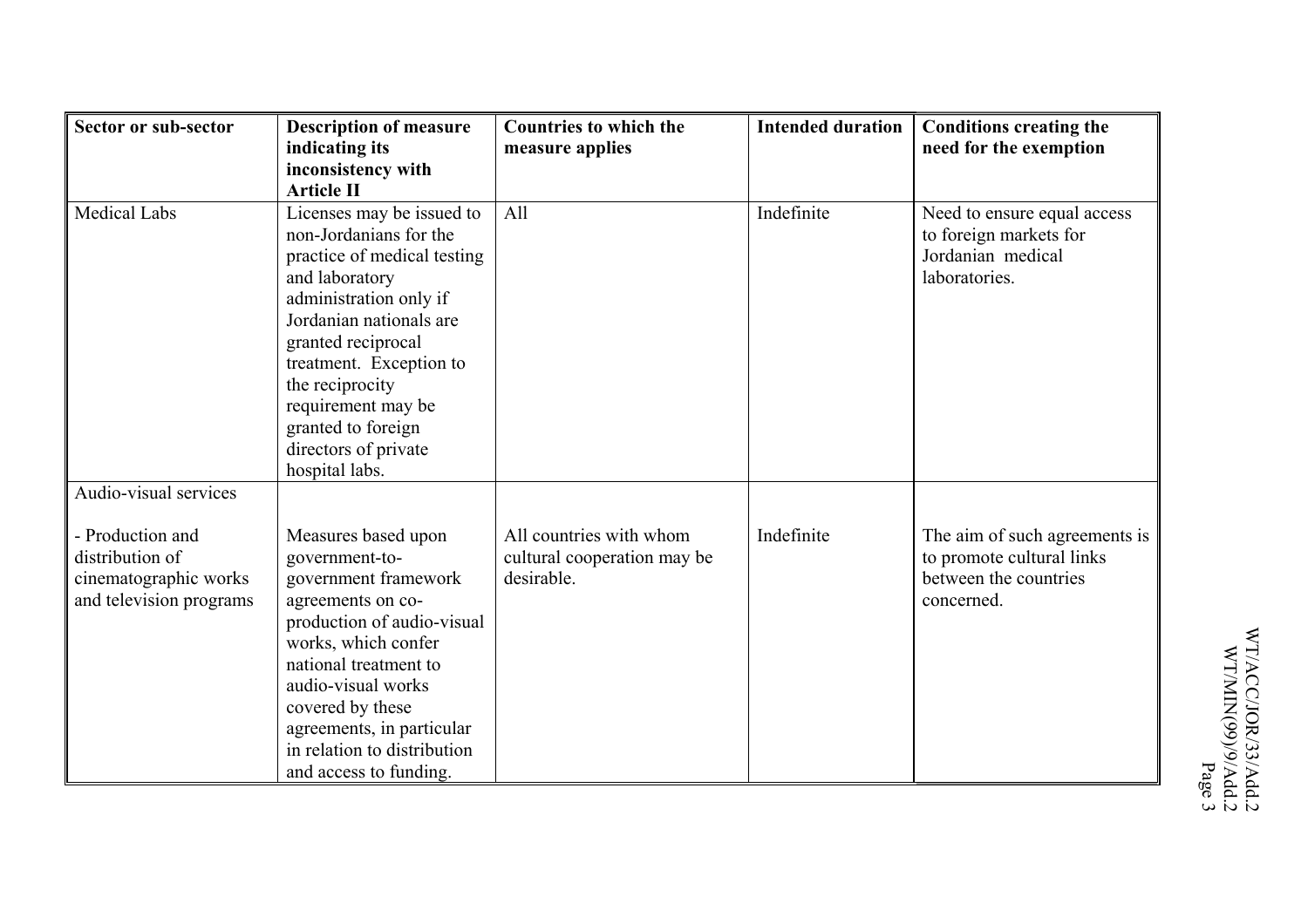| Sector or sub-sector                                                                    | <b>Description of measure</b><br>indicating its<br>inconsistency with<br><b>Article II</b>                                                                                               | <b>Countries to which the</b><br>measure applies | <b>Intended duration</b> | <b>Conditions creating the</b><br>need for the exemption                         |
|-----------------------------------------------------------------------------------------|------------------------------------------------------------------------------------------------------------------------------------------------------------------------------------------|--------------------------------------------------|--------------------------|----------------------------------------------------------------------------------|
| Audio-visual services                                                                   |                                                                                                                                                                                          |                                                  |                          |                                                                                  |
| - Production and<br>distribution of television<br>programs and<br>cinematographic works | Measures granting the<br>benefit of any support<br>programs (such as<br>MEDIA) to audio-visual<br>works, and suppliers of<br>such works, meeting<br>certain European Origin<br>criteria. | <b>European Community</b><br>countries.          | Indefinite               |                                                                                  |
| Travel agencies and tour<br>operator services                                           | <b>Transportation vehicles</b><br>may provide tourist trips<br>including shuttle services<br>without prior licensing.                                                                    | Turkey<br>Sweden                                 | Indefinite               | Foreign policy considerations.                                                   |
| News Agency Service:<br>Press Services                                                  | Foreign news agencies<br>may be allowed to publish<br>newsletter by Cabinet<br>permission, and only if<br>Jordanian news agencies<br>are granted reciprocal<br>treatment.                | All                                              | Indefinite               | Need to ensure equal access<br>to foreign markets for<br>Jordanian news agencies |